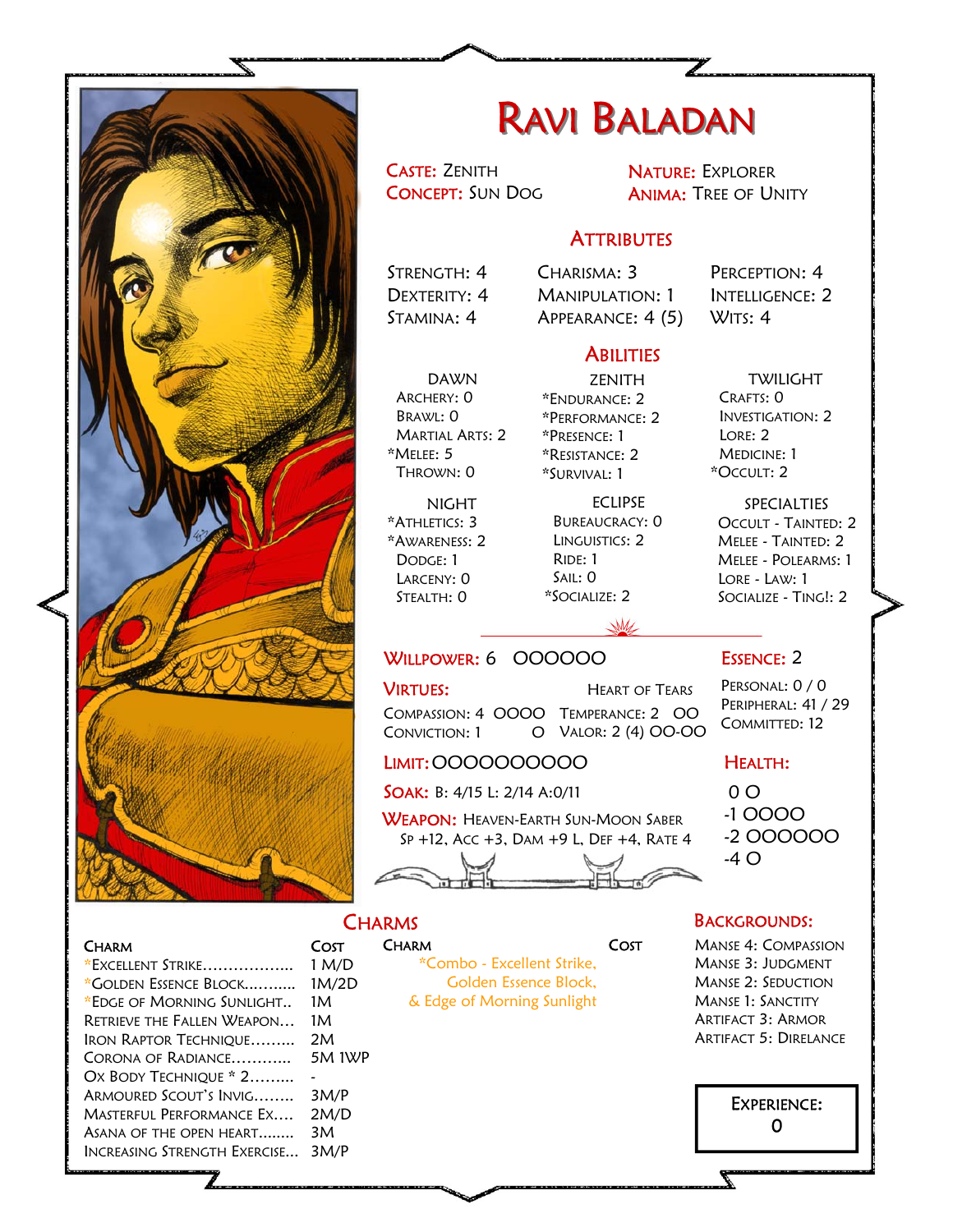## **MERITS**

Taint's Warning (2) Virtue Specialty: Valor vs. Tainted (4) Enchanting Feature: Disarming Smile (2) Signature Style: Ting! (2)

## **HEARTHSTONES**

### MANSE 4: HEART OF CALM COMPASSION

The Jewel adds half the bearer's Compassion (rounded up) to all Socialize, Presence and Performance rolls. In addition, it boosts the bearer's ability to make an impression. Those that would be inclined to, like him a lot, those that would naturally feel ambivalent like him like him, and those that have reason to distrust him may still not trust him, but like him in spite of their mistrust.

## MANSE 3: STONE OF JUDGEMENT

The bearer asks the target whether or not he committed a crime or other harmful act. Gives the bearer three additional dice to determine if he is telling the truth.

(Book of Three Circles, pg 115)



## MANSE 2: GEM OF SEDUC-TION

This gem gives the wearer an additional three dice on rolls pertaining to seduction attempts. It also gives one extra die on any other Appearance roll.

(Book of Three Circles, pg. 113)

## MANSE 1: SANCTIFYING EYE

Gives the wearer an additional two dice to all Investigation, Occult or Socialize rolls used to root out the machinations or resist the social wiles of the Tainted. (New)

## FLAWS

Unusual Appearance: Orichalcum Complexion Known Anathema (2) Beacon of Power (4) Favour: Bronze Faction Sidereal (2) - Anumata, Handmaiden of the 1000 steps (Serenity)



## **ARTIFACTS**

ARTEFACT 3: Orichalcum Reticulated Breastplate Soak Penalty: 12/11, Mobility Value: -1, Fa-



tigue: 1, Commitment: 4 (+3 committed for Armoured Scout's Invigoration to ignore these penalties).

ARTEFACT 2: Heaven-Earth, Sun-Moon Sabre Made of Orichalcum and trimmed out in Moonsilver with White and Blue Jade, the Heaven-Earth, Sun-Moon Sabre is a DireLance about two paces long, consisting of a lpole with two curved blades, one at each end. Along the pole are two handles with hooks protruding forward similar to that of a halberd.

In addition, the Heaven-Earth Sun-Moon Sabre adds 3 dice to accuracy, speed, damage, and defence above its normal bonuses when used against the Tainted. The weilder of the Heaven-Earth Sun Moon Sabre may create a warded sanctuary to be used in any environment. The weilder carves a circle in the ground and spins the weapon into the air above it where it stays floating in a slow spin, creating a transparent golden dome between itself and the earth. No Tainted may cross the barrier of the sancutary the dome creates.

 $\mathbb Z$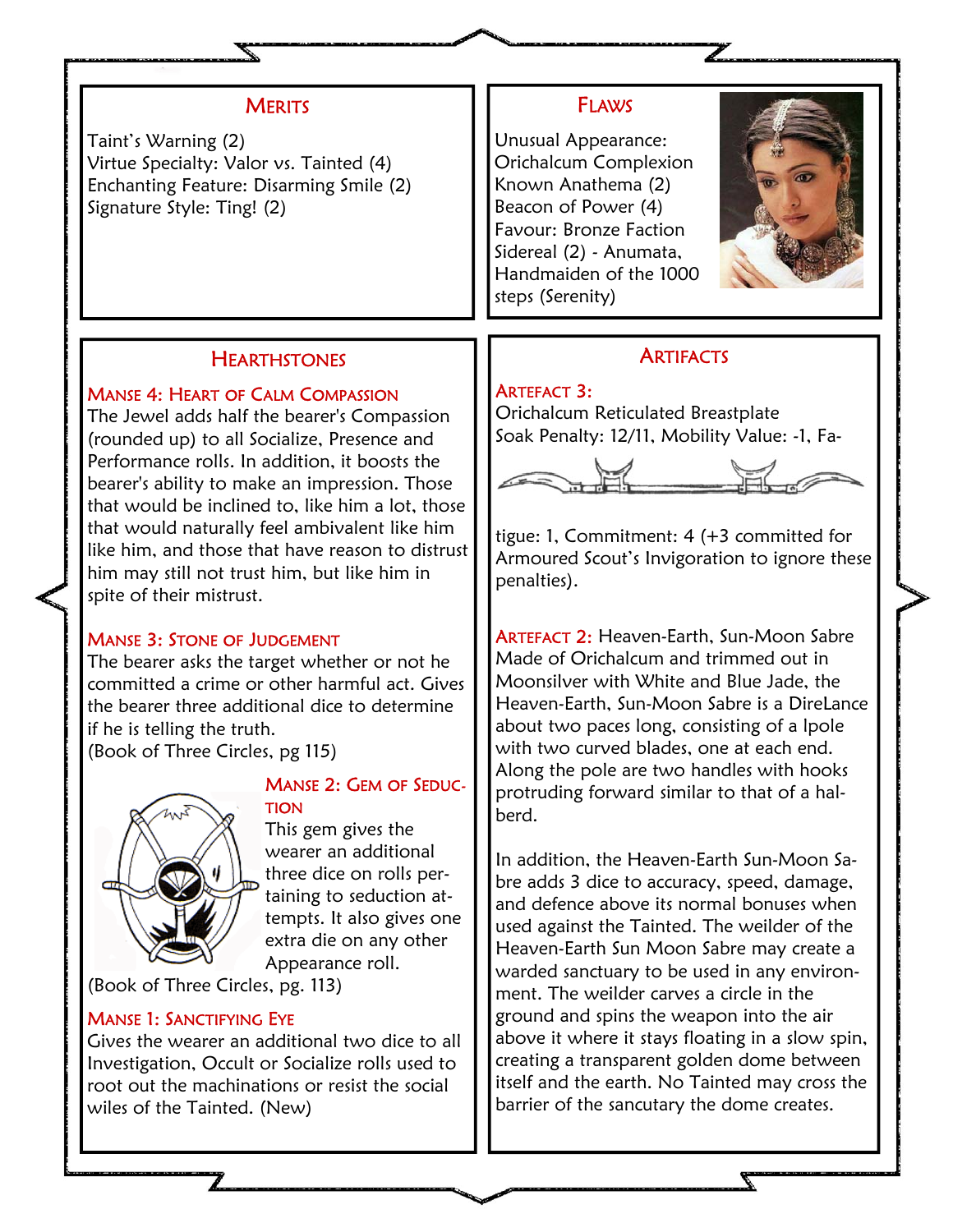

## **MELEE**

#### EXCELLENT STRIKE (Page 162)

Cost: 1 Mote per die, Duration: Instant, Type: Supplemental, Min Melee: 1, Min Essence: 1, Prereqs: None DESCRIPTION: For each mote of Essence spent, PC may add one die to single attack, but can no more than double regular Dexterity + Melee pool.

#### GOLDEN ESSENCE BLOCK (Page 166)

#### Cost: 1 Mote per 2 dice,

Duration: Instant, Type: Reflexive, Min Melee: 1, Min Essence: 1, Prereqs: None

DESCRIPTION: PC can trade Essence to parry any hand-to-hand attacks she is aware of, but cannot use more dice to parry any single hand-to-hand attack than her Dexterity + Melee dice pool. (Not double her Dexterity + Melee pool, as is typical with Solar Charms.)

#### IRON RAPTOR TECHNIQUE (Page 164)

Cost: 2 Motes, Duration: Instant, Type: Simple, Min Melee: 3, Min Essence: 1, Prereqs: Retrieve the Fallen Weapon Description: PC can use weapon up to Dexterity x 5 yards away, flying back to his hand afterwards. Attack is with Melee pool and does normal damage based on PC Strength, may be blocked as normal. Botched attacks may result in stuck weapons.

#### EDGE OF MORNING SUNLIGHT (Page 166)

Cost: 1 Mote, Duration: Instant, Type: Supplemental, Min Melee: 5, Min Essence: 2, Prereqs: Iron Raptor Technique Description: PC focuses Essence through weapon, making it effective against creatures of darkness, the undead, and Abyssal Exalted. PC adds Essence to weapon damage against such creatures.

#### CORONA OF RADIANCE (Page 166)

Cost: 5 Motes, 1 Willpower, Duration: Scene, Type: Simple, Min Melee: 5, Min Essence: 2, Prereqs: Edge of Morning Sunlight

Description: Attacks against PC by undead, creatures of the night, and Abyssal Exalted are at + 1 difficulty. If such creatures strike PC unarmed, they must soak Aggravated damage equal to PC Essence, and PC attacks against these creatures do Aggravated damage and have a damage bonus equal to PC Essence.

## **ENDURANCE**

#### ARMORED SCOUT'S INVIGORATION (Page 170)

Cost: 5 Motes, Duration: One Day, Type: Simple, Min Endurance: 2, Min Essence: 2, Prereqs: None Description: Fatigue value and Mobility penalty of PC's armor is reduced by one each, cannot reduce value below zero.

## **PERFORMANCE**

#### MASTERFUL PERFORMANCE EXERCISE (Page 174)

Cost: 2 Motes per success, Duration: Instant, Type: Supplemental, Min Performance: 1, Min Essence: 1, Prereqs: None

Description: PC makes a regular Charisma + Performance roll, but may buy additional successes up to (PC's Essence rating + number of successes on the Charisma + Performance roll,) with each success costing 2 motes of Essence.



↸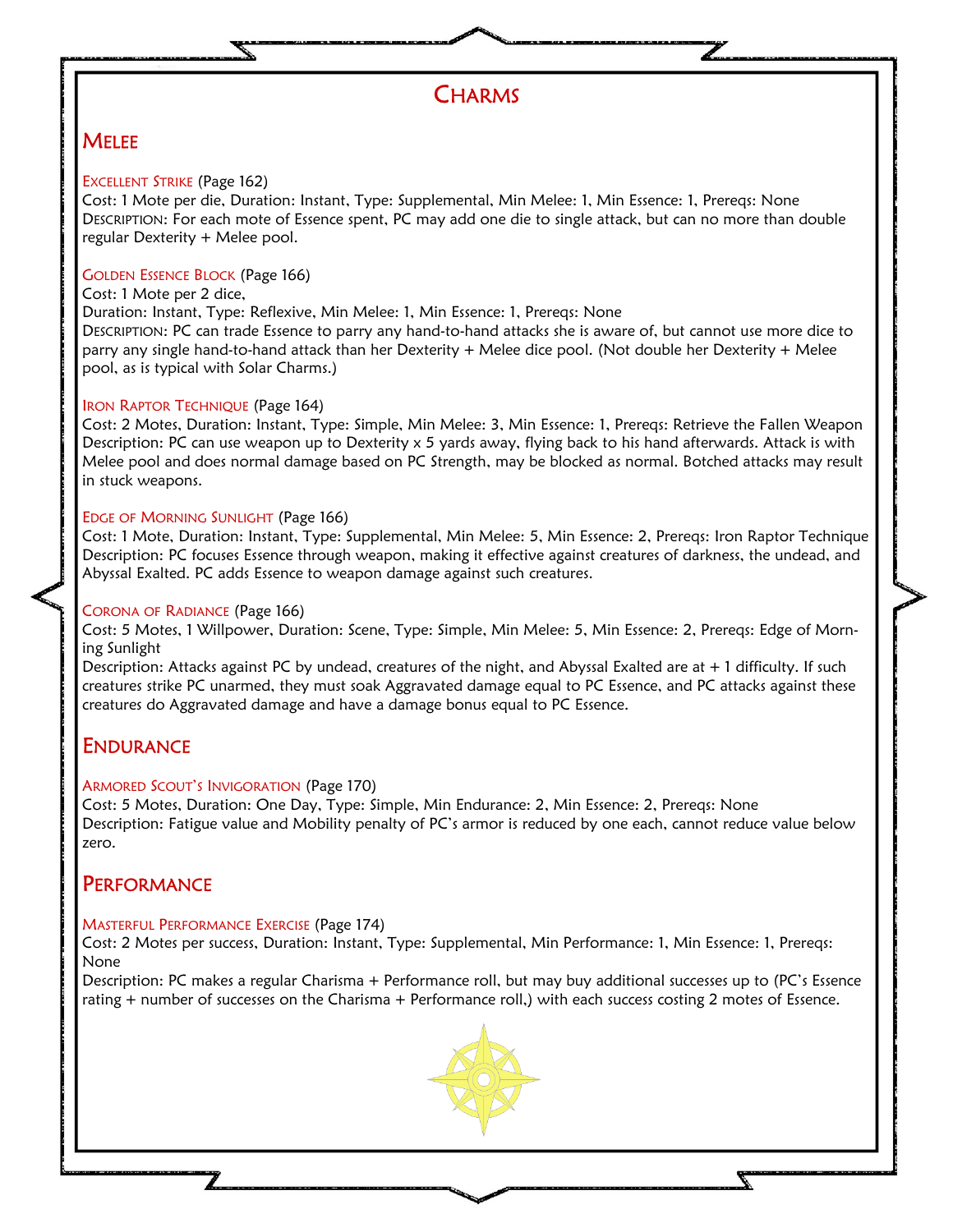## **ATHLETICS**

#### INCREASING STRENGTH EXERCISE (Page 194)

Cost: 3 Motes per point, Duration: Scene, Type: Simple, Min Athletics: 3, Min Essence: 2, Prereqs: None Description: PC can increase Strength up to the value of her permanent Essence. This extra Strength works towards increasing the damage of the character's attacks.

## **SPECIAL**

#### ASANA OF THE OPEN HEART - Special Charm

Cost: 3 Motes, Duration: 1 Day, Type: Simple, Min Essence: 1, Prereqs: None

Description: The Seven Suns are the map of power inside the Solar Exalted. Some Solar have learned or are naturally adept at aligning and controlling the way that Essence flows through their bodies, and find that benefits come from achieving this balance.

Characters whose Sun Chakra of the Heart is open to the world have clean paths of Essence and feel naturally good to be around. Perhaps the old witch feels the character reminds her long lost son or the king of the impetuous nature of his own youth; however it manifests, Asana of the Open Heart adds dice equal to the character's permanent Essence to all social roles used to determine the character's likeability, attractiveness or trustworthiness.

#### DHARANA OF SOLAR POWER - Special Charm

Cost: 3 motes , Duration: Instant, Type: Supplemental, Min Essence: 2, Prereqs: Asana of the Open Heart Description: Located in the Solar Plexus, this Sun is the pure expression of power. The Dharana is a technique used to manifest the power of the divine from within and express it through the force of the body. Practitioners of the Dharana churn their essence through the caldron of the torso and are able to invest thier power redoubled when using their anima abilities, adding successes equal to the character's permanent Essence rating.

#### TAPASYA OF THE SACRAL FIRE - Special Charm

Cost: ?, Duration: Scene, Type: Reflexive, Min Essence: 2, Prereqs: Dharana of Solar Power Description:

#### MUDRA OF THE LIVING SHAKTI- Special Charm

Cost: 5 motes, 1 WP, I HL Duration: Instant, Type: Reflexive, Min Essence: 4, Prereqs: Tapasya of the Sacral Fire Description: The Root, located at the base of the spine, is the beginning of the path of the Seven Sun Chakras. The Living Shakti is the site within the body where a Solar Exalted receives essence from the Unconquered Sun. This spark of exaltation is protective of it's host, and can extend to defend it when the practitioner learns the exact Mudra, or gesture in which enables him to abandon himself to the divine. When activated, the practitioner extends his open arms to receive the blow of his enemy giving his body over humbly to the care of Sol Invictus. When he is hit, the image of the six arms of the Warrior Sun appear around him in pure essence, imitating the form of God for a single, perfect defense. In so doing, the practitioner suffers one level of unsoakable bashing damage, which does not come as a result of the blow, but rather is a blood gift of sacrifice and thanks to the Sun.

#### SATSANG OF THE DIVINE VOICE - Special Charm

Cost: 5 motes, 1 WP, Duration: Scene, Type: Simple, Min Essence: 2, Prereqs: Asana of the Open Heart Description: A Satsang is a means of establishing truth in communion with others. By using the Divine Voice the practitioner focuses his words through the Sun Chakra of his Throat, establishing a link between his being, his audience and the divine. Words vibrate in divine union with the Unconquered Sun and create a resonating connection between the Essence of speaker and that of the audience. Anyone speaking while the Satsang is in effect will have their message absolutely recognized as truth. Although this Satsang is a powerful social tool, it is also limited. The Satsang can only be spoken in truth and with truthful intent and cannot be used to lie or to deceive an audience. If the practitioner willfully lies while using the Satsang, the Essence connection will break, leaving the message sounding actively hollow and exposing the lie.

↸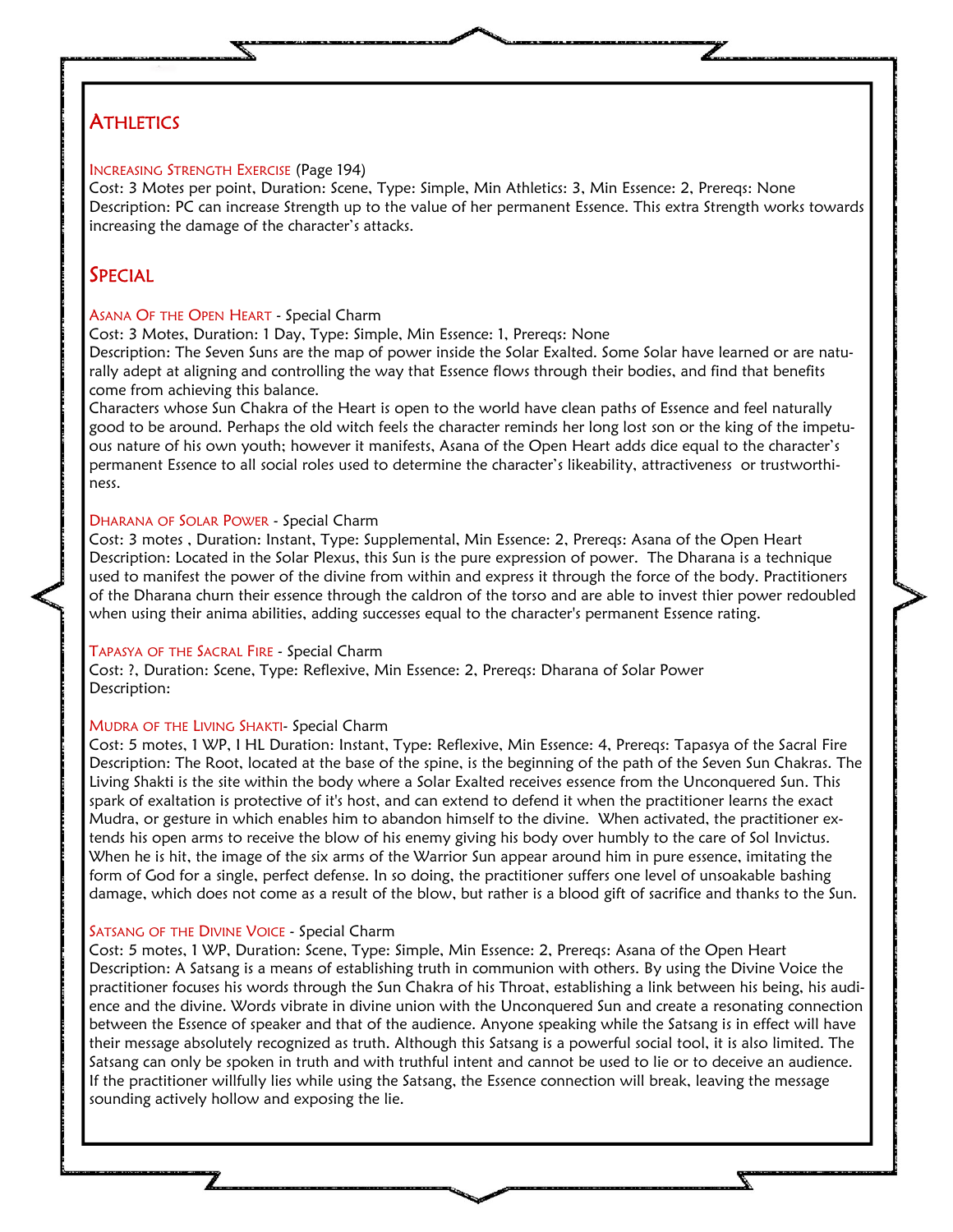#### SANKALPA OF THE ETERNAL WOUND - Special Charm

Cost: 10 motes, 1 WP, Duration: Instant, Type: Simple, Min Essence: 3, Prereqs: Satsang of the Divine Voice Description: The Sankalpa is a willful direction of the mind, a flood of essence through the Sun Chakra of the Third Eye used to determine the cause of social disease. Following careful observation of a single person, a group or a community, the practitioner may perform the Sankalpa of the Eternal Wound to determine what is needed to heal the target person or group in a spiritual sense. A lonely widow may need to let go of her departed husband before she can once more experience joy; a family may need to forgive the transgressions of their black sheep to find peace; a city may need to find a hero to muster behind to end its self-destructive spiral; the need may or may not align with what the target wants, but the path will be clear to the practitioner of the Sankalpa.

#### ARATI OF THE CELESTIAL CROWN - Special Charm

Cost: , Duration: Scene, Type: Simple, Min Essence: 4, Prereqs: Sankalpa of the Eternal Wound Description:

#### AVADHUTA OF SEVEN SUNS ALIGNED

Cost: , Duration: Scene, Type: Simple, Min Essence: 5, Prereqs: Arati of the Celestial Crown, Mudra of the Living Shakti

Description: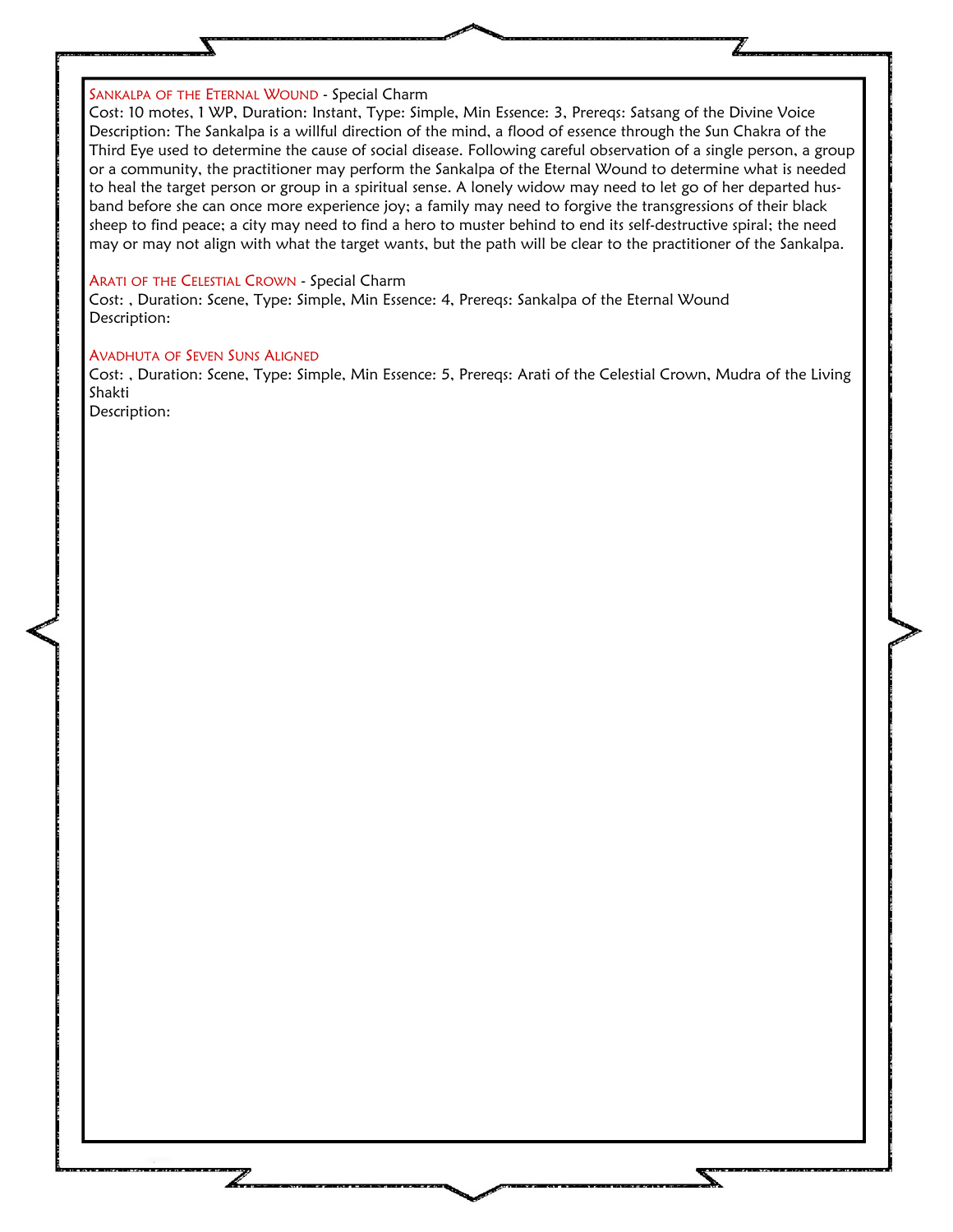